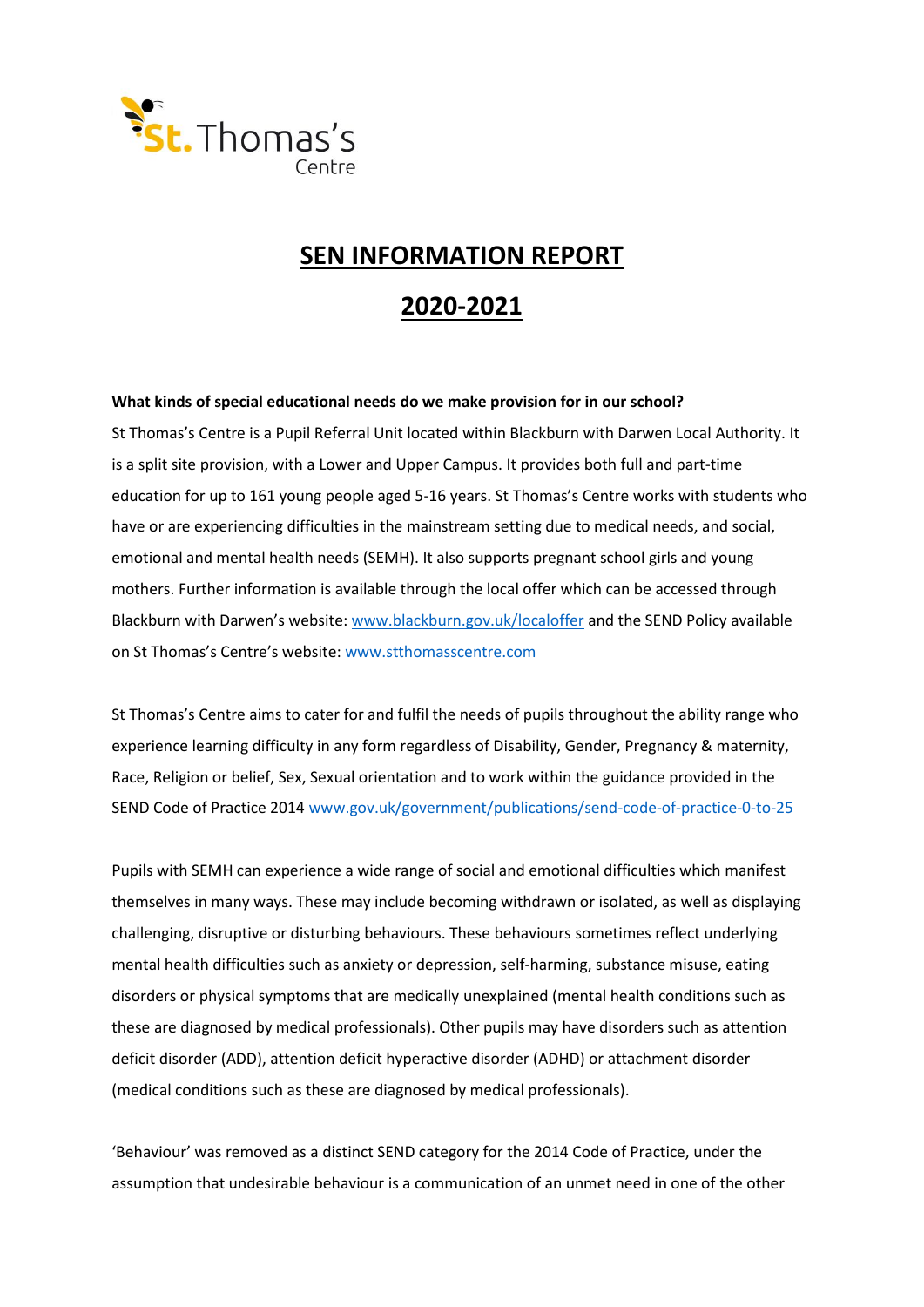categories of SEND (i.e. Broad areas of need - Social Emotional and Mental Health needs, Communication and Interaction needs, Cognition and Learning needs or Sensory and/or Physical needs).

St Thomas's Centre understand that 'behavioural difficulties' could be an indication of an unmet need relating to one or more of the other categories of SEND. We also understand that 'behavioural difficulties' do not necessarily mean that a child or young person has a possible mental health problem or special educational need. Negative experiences and distressing life events can affect mental health in a way that brings about temporary changes in a young person's behaviour.

At St Thomas's we recognise some pupils may have unidentified and unmet needs. Our in-house assessments include British Picture Vocabulary Scale (BPVS), YARC Assessment of Reading and Comprehension, Dyslexia Screener, Ravens, CAT4, Visual Stress and social and emotional assessments. These assessments and screeners enable us to unpick a pupil's difficulties and ensure that we plan the appropriate strategies, targets, interventions necessary to ensure each pupil continues to make progress with their education. School will, where necessary, request the support of professionals for further diagnostic information for individual pupil.

Where a pupil is identified as having a Special Educational Need or Disability, their needs will be categorised as per the SEND Code of Practice 0 – 25 (2014) into the following four headings:

- **Communication and Interaction**
- **Cognition and Learning**
- **Social, Emotional and Mental Health Difficulties**
- **Sensory and/or Physical Needs**

These will be used to identify the appropriate action to be taken by the school, rather than to label the pupil. The needs of the whole child will be used to determine additional provision. We recognise that some pupils' progress and attainment is affected by factors other than a Special Educational Need. For example:

- their attendance and punctuality
- their health and welfare
- having English as an Additional Language (EAL)
- being in receipt of the Pupil Premium Grant
- being a Child In Our Care (CIOC)
- being a child of a serviceman/woman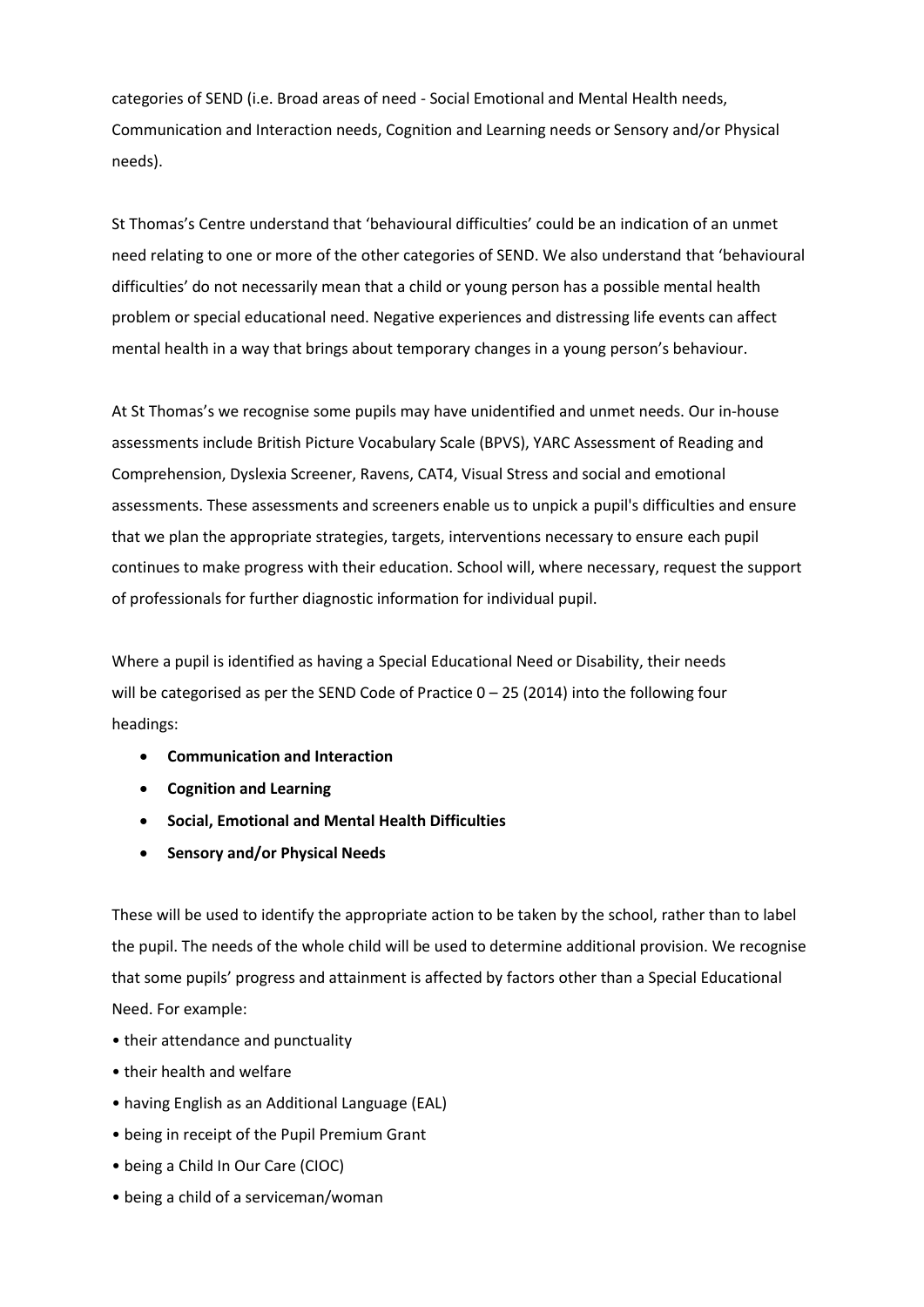#### **How does our school know if your child needs extra help?**

If you consider St Thomas's Centre to be the right school for your child please speak to your child's home school or directly to the Local Authority.

Your Child's school or the Local Authority will complete our school referral form and forward it to our school business manager.

St Thomas's Centre will arrange a pre-placement interview with our Headteacher. This interview will be used to gather information in order for you to decide if our school can meet your child's needs. Your child's current school will also attend the pre-placement interview. At this interview a decision will also be made with your child and yourself as to the initial length of time to be spent at St Thomas's Centre and the review date. The status of registration will also be discussed at this interview.

Where pupils have an Individual Pupil Resource Agreement (IPRA), or an Educational Health Care Plan (EHCP) schools will follow the 'PRU Protocol' and your child's school will arrange an Interim Review to discuss possible placement at St Thomas's Centre.

If your child is allocated a place at St Thomas's and prior to your child's admission to school you will be invited to attend a transition support meeting where you will meet your child's provision leader and other members of the provision staff team including your child's form teacher. Any concerns you may have regarding your child can be discussed with the provision leader.

Following this meeting your child will be invited to take part in our baseline assessments (such as: CAT4; spelling and reading tests; a social and emotional profile). These tests help us to identify any possible learning needs/additional needs. Each child will receive an implication for teaching and learning which will be distributed to teaching staff. This enables subject teachers to ensure planning meets our child's individual needs. Each parent can also have access to this if required.

## **Who can you speak to at our school if you think your child may have special educational needs?**

If you feel your child is struggling or you have concerns please contact your child's provision leader in the first instance.

We recognise the importance of discussing how our school can support your child in gaining the very best outcomes both academically and emotionally.

Provision leaders meet daily with both our SENCo / Faculty Leaders, and Deputy Heads and any concerns raised by parents can be discussed at these meetings.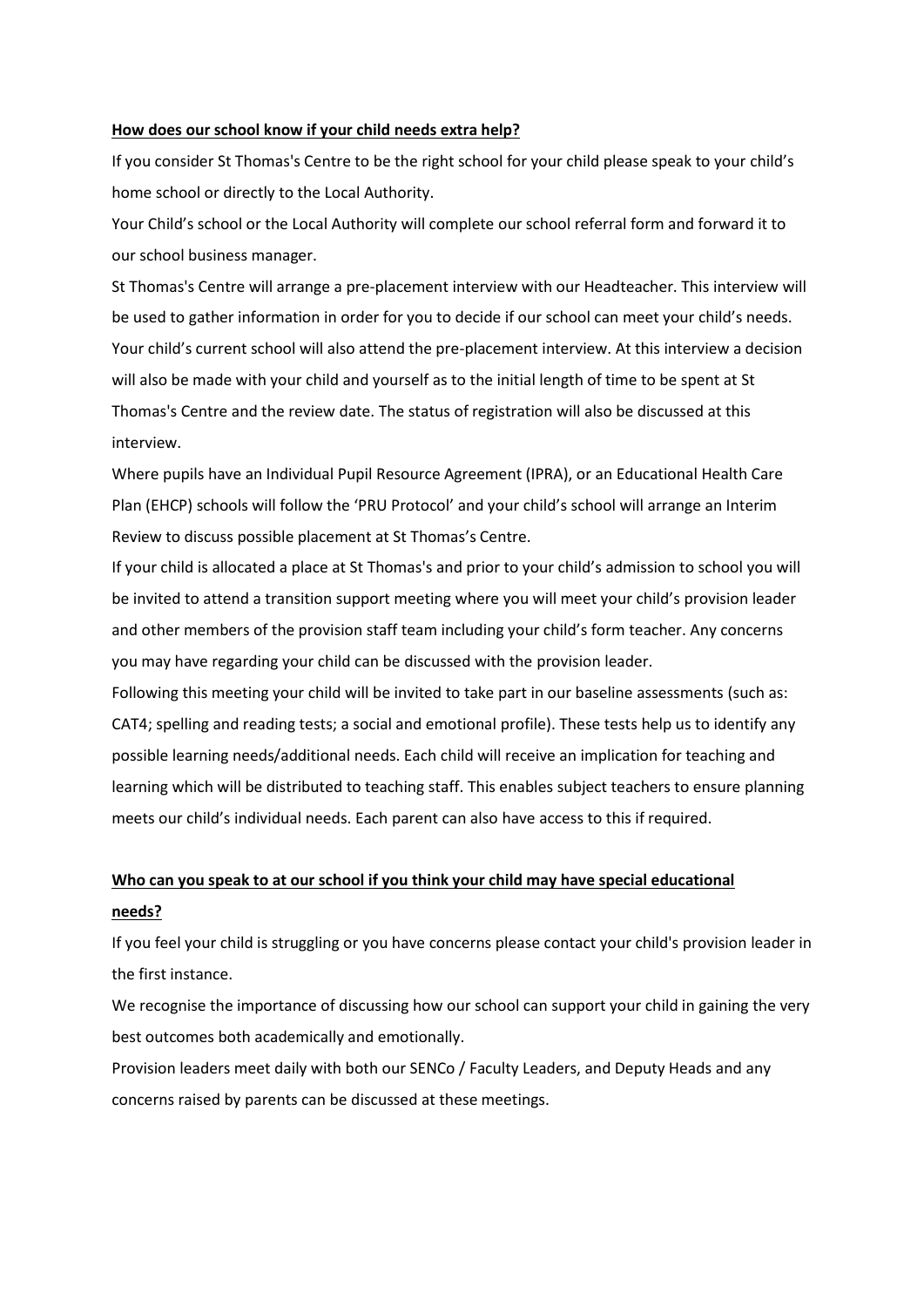#### **How do we know what progress your child is making and how will we keep you informed?**

The education of all pupils at St Thomas's Centre is very important to us.

At St Thomas's Centre we value the contribution our parents make in supporting their own child's learning and development and contributing to the life of our school. Parents are actively encouraged to support their child's learning.

All young people are tracked both academically and socially. Support is implemented when required and monitored for its effectiveness.

Each term parents are invited to an Academic Review Day (ARD) to discuss all areas of progress at St Thomas's. These meetings are very important for all to ensure that together we deliver the very best.

#### **How will our school support your child and how will teaching be adapted to meet their needs?**

At St Thomas's Centre we collect a lot of information about our young people to help us to make decisions about how well your child can access the curriculum. This information is about their learning, their behaviour and their attendance. This helps us to set challenging targets in consultation with your child. All information is collected and shared with your child's subject teachers.

At St Thomas's Centre all pupils are assessed throughout the year. These assessments are shared using a written report at various times of the school year.

All information collected by staff is available so that individual subject teachers ensure schemes of learning are differentiated to meet individual needs. Regular and thorough marking using the school marking policy ensures targets are set to promote and monitor progression. Time is given to pupils to address targets and achieve success.

#### **How are decisions made about the type and how much support my child will receive?**

We recognise the importance of discussing how St Thomas's Centre can support your child; with the use of the Pupil Progress plans and nightly provision meetings, we continually assess these plans throughout the year to ensure that your child's learning is personalised and tailored around their needs and aspirations.

The SENCo is available to support individual interventions should a need be identified. Behaviour intervention and modification strategies are delivered via our support staff; who work with our students on a daily basis to build resilience and develop strategies for effective behaviour for learning.

Our multi-agency team within the St Thomas's Centre meet half termly to discuss each pupil within each provision ensuring all needs are fully discussed and strategies put in place.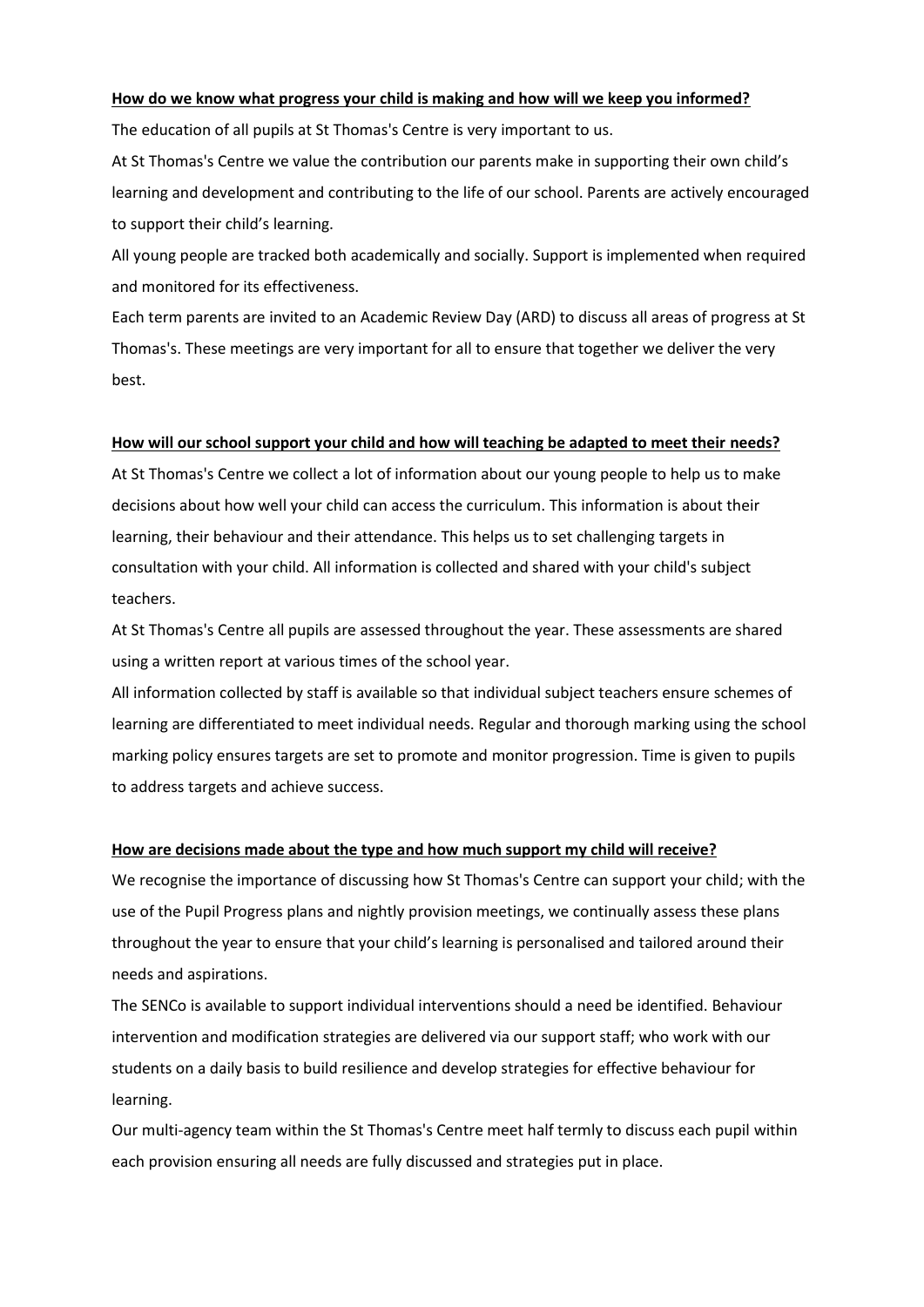St Thomas's Centre's Senior Leadership Team and the Management Committee closely monitor your child's progress by checking teaching and learning / scrutinising pupil's books / discussions with pupils and looking at data. The SEND governor meets with the SENCo to discuss areas of the school development plan linking to SEND. The SENCo reports termly via the Management Committee sub groups regarding progress made in relation to the School Development Plan (SDP) and school Self Evaluation Form (SEF).

#### **How will our school help you to support your child's learning?**

All parents and carers are invited to their child's admissions meeting and possible reintegration strategy meeting during their child's placement at St Thomas's.

Parents receive daily / weekly phone calls from their child's provision team with a view to informing them on how their child's day / week has been. Parents are given contact details of our provision leaders and they are encouraged to contact them any time if they have any queries or concerns about their child. Individual appointments at school and home visits are always facilitated if parents have any specific worries or concerns.

These phone calls are also an opportunity for parents to discuss anything that has happened at home which may impact on their child's behaviour. We encourage open and honest dialogue, as only by working together will we be sure that your child will have the best chance to succeed.

#### **What specialist services and expertise are available or accessible through our school?**

St Thomas's Centre accesses specialist services when appropriate, including:

- SEND Support Service (Advisory Teachers for Hearing Impairment; Visual Impairment; Autistic Spectrum; Physical Disabilities; Speech, Language and Communication Needs)
- Educational Psychology Service
- Engage
- Youth Offending Team
- Go2
- Brook
- The Wish Centre
- Vulnerable families
- Princes Trust
- Blackburn College
- East Lancashire Child and Adolescent Services (ELCAS)
- Health Care Professionals
- Social Care Professionals
- NSPCC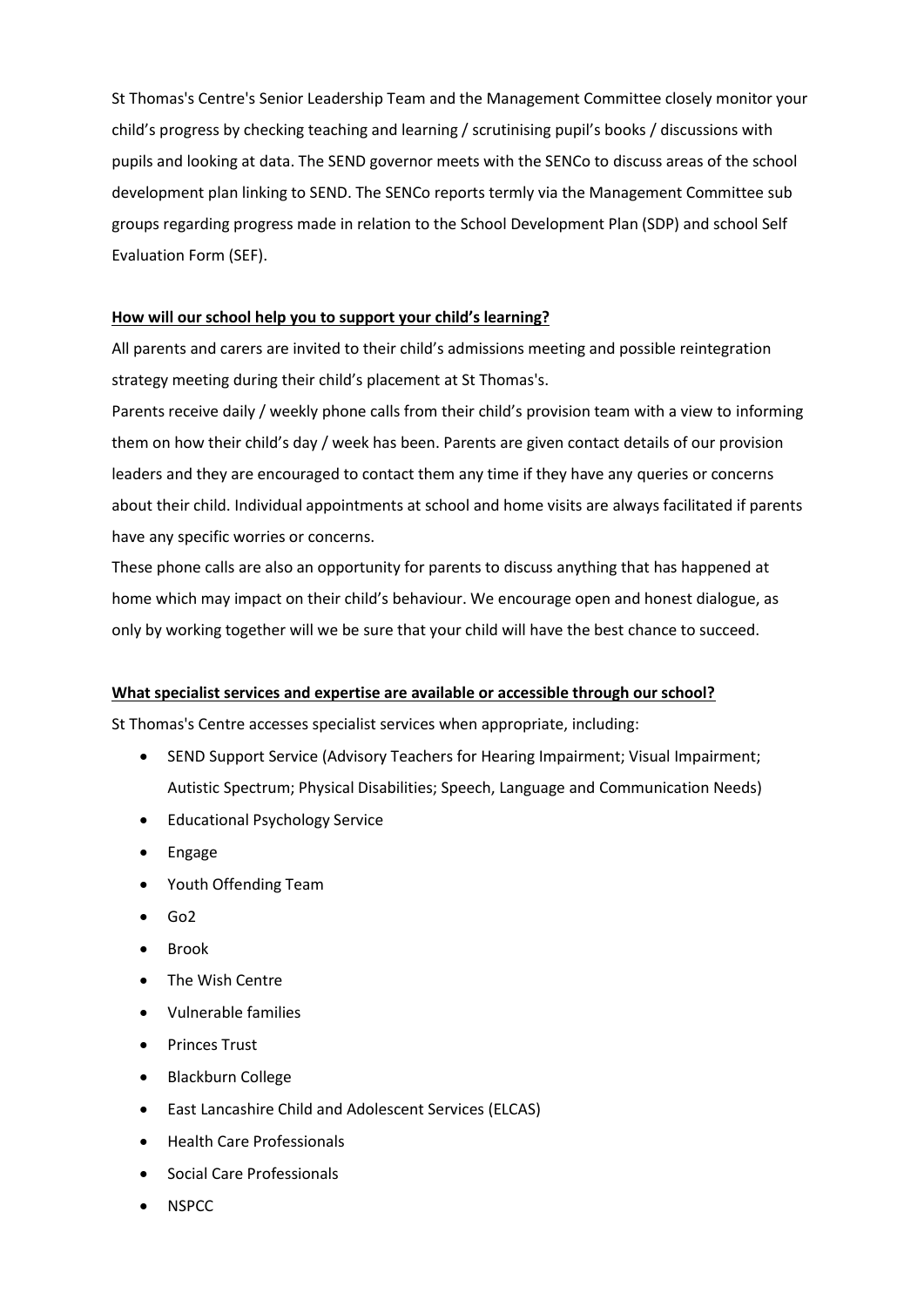- Barnados
- School nurse

## **How are the staff in school supported to work with children with special educational needs and what training do they have?**

St Thomas's Centre staff are committed to supporting young people with SEND needs. As part of our core principle supporting the education of our pupils with social, emotional and mental health needs and our pupils with medical needs, we ensure that all our teachers, teaching assistants and pastoral staff have qualifications that are relevant to their role. In addition to this we make sure that our training and continued professional development is linked to the special needs of all our pupils and we are aware that what we do may need to be modified to meet their specific needs.

Examples of training includes:

- SEND Training
- Nurture Training
- De-escalation Techniques Team Teach
- Child Protection and Safeguarding Training (including DCPO, safer recruitment and multiagency)
- Evolve training
- Prevent Agenda
- CSE awareness
- Specific training support to TA's Nurture / counselling / motivational
- interviewing / behaviour modification and relaxation
- Planning for outstanding lessons effective schemes of learning
- Boxall profile
- Restorative Justice
- Literacy support
- Achievement for all
- First Aid
- Further CPD opportunities are identified through the discussion with staff.
- A detailed INSET programme is implemented with the school annually and addresses all current educational issues.

# **How will our school ensure that your child is included in activities outside the classroom, including**

### **physical activities and school trips?**

All pupils are entitled to take part in our PE and Enrichment programmes.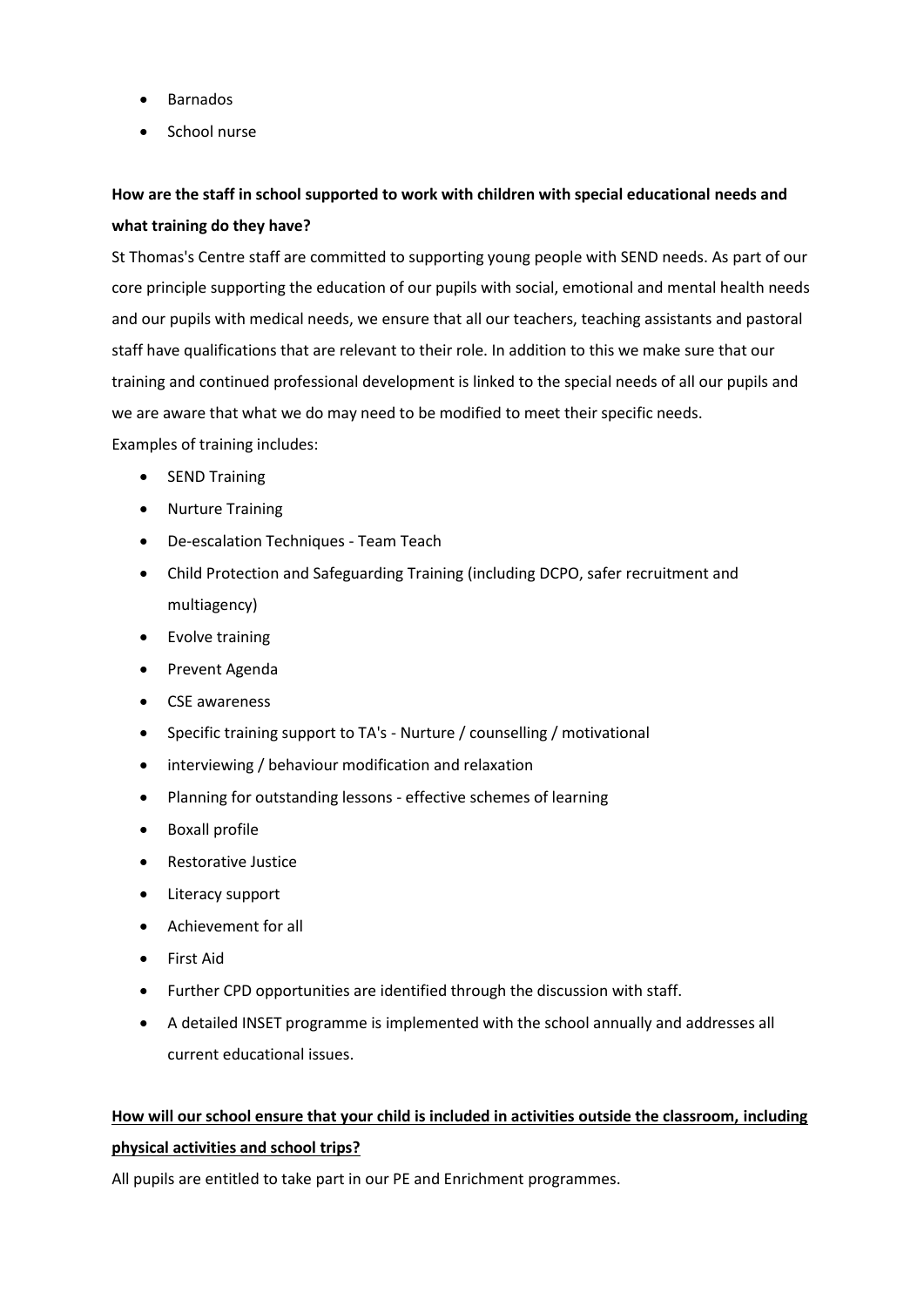All young people also have access to a variety of school trips both during and out of school hours. Parents will be informed of these on an individual basis.

All school trips have a fully completed risk assessment these are available from the school office on request.

#### **How will our school support your child's overall wellbeing?**

The safety and well-being of all pupils is important to us. Children can approach their class teacher, teaching support staff, SENCO, SENCa and any member of the SLT.

CCTV is in operation throughout the building and outside areas.

Excellent attendance is crucial so that we can give a full level of support, therefore all pupils enrolled at St Thomas's are provided with bus pass or taxi transport both to and from school. This depends on each individual need. Staff will work closely with you and your child to overcome any difficulties which may occur e.g. your child may have a history of refusing to attend school. Your child will be in an environment where staff are experienced in supporting the emotional and social needs of young people.

St Thomas's Centre is a staff intensive environment where your child's wellbeing is of paramount importance, interventions include: nurture; mentors; rewards and sanctions system; behaviour plans; celebration opportunities; outside agency support.

There are also opportunities for pupils to share their views and opinions via the Student Council which are fed back to all staff

St Thomas's Centre is mindful of the need to safeguard the well-being of all its pupil's and management of first aid arrangements will be undertaken in such a way as to ensure there is adequate training of staff, provision of first aid equipment and recording of first aid treatment. Pupil's requiring medication during the school day should bring their medication to their provision leader at the start of each school day.

St Thomas's Centre has a clear Behaviour Code, with rewards and sanctions within the school, which all staff and students are expected to follow. Provision Leaders provide individual support and guidance for students who may be showing behaviour of concern in order to address the issues that may be causing the behaviour.

Your child is an individual and as far as possible we will aim to meet his /her needs.

#### **How accessible is our school both indoors and outdoors for children with special needs?**

Both Campus can accommodate pupils in wheelchairs. The specialist rooms for Cookery, ICT and Science are all DDA compliant and there is a designated classroom on each wing that has DDA access.

Further information is available from the school website at [www.stthomascentre.com](http://www.stthomascentre.com/)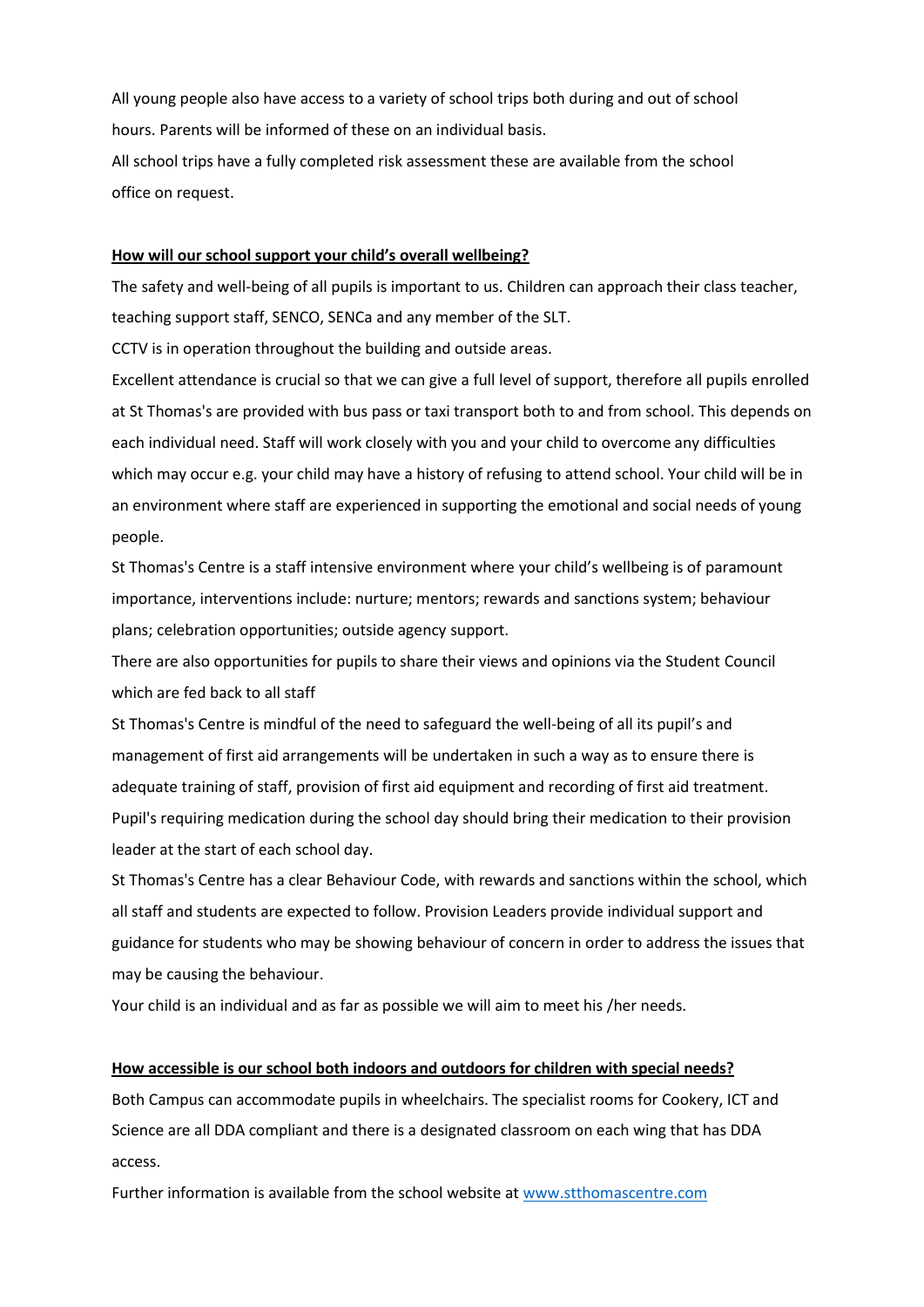- Accessibility policy
- Supporting children with medical needs
- Equality Statement

## **How will our school prepare and support your child when joining our school and transferring to a new school?**

Each young person is designated into a provision on entry into St Thomas's. The provision leader is responsible for the overall wellbeing of your child.

Your child's provision leader will also contact the previous school to make sure we have all the details we need, including copies of IPRAs, Statements and EHC Plans.

The KS1 and KS2 curriculum is designed to enable all pupils to make progress in all subjects and successfully reintegrate into mainstream education wherever possible. Our KS3 KS4 school curriculum is designed for pupils to progress from year 7 to year 11 developing their independence and vocational skills. The Careers Officer will meet with older pupils to plan their next stage of education. Pupils may experience college placements, work experience and take suitable qualifications in year 11. We have a very close relationship with the local college, our Careers Officer will also contact the college to ensure a smooth transition.

If pupils move to a new school or is re-integrated back into their original home school, the provision leader will ensure a smooth move, and act in a supportive role if necessary. Regular reviews will take place to ensure a smooth transition.

#### **Who can you contact for further information?**

If parents have any concerns they should contact child's provision leader:

Key Stage 1/2 – Adelle Brown

Key Stage 3 – David England

Key Stage 4 North – Sue Armson

Key Stage 4 South – Francis Dore.

District – Kieran Taylforth

or

Acting Headteacher/SENCo – Charlotte Rolfe (01254 958401)

SENCa- Charlotte Leaver (01254 958401)